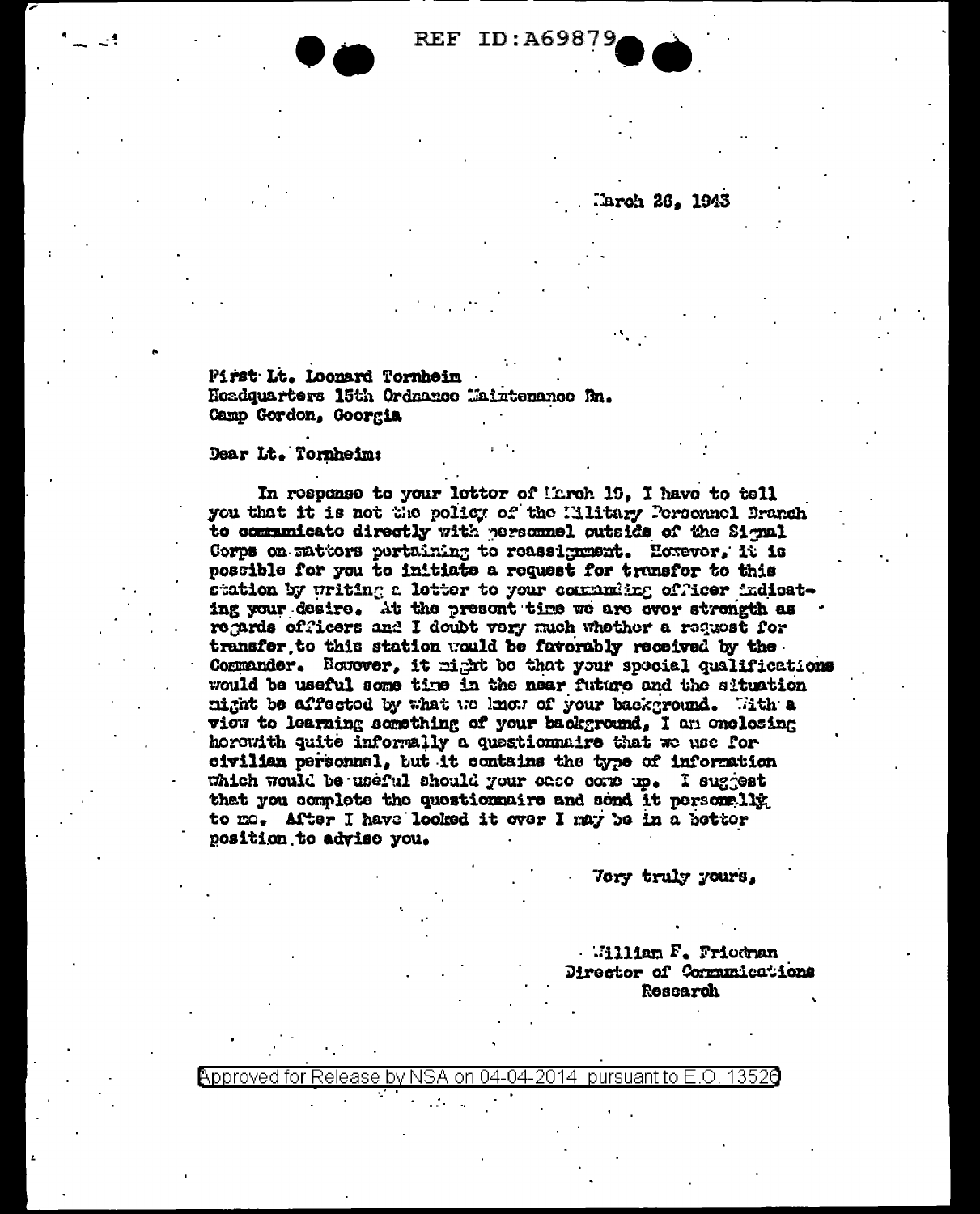REF ID: A6987

Headquarters 15th Ordnance Maintenance Battalion Camp Gordon, Georgia March 19, 1943

Mr. Friedman Director, Communications Research Arlington Hall Station Arlington, Virginia

-·

Dear Mr. Friedman:

' r

About five weeks ago I wrote to you, inquiring about openings in cryptanalysis. In my present capacity and ever since receiving my commission I have made negligible use of my training. I received a Ph.D. in mathematics, with emphasis on algebra, in 1938 from the University of Chicago. I am able to read technical German and French.

Professor Albert of the university recommended that I apply for a transfer to cryptanalysis. Any information you may send regarding openings available and methods of transfer will be appreciated.

Yours sincerely,

ppreciated.<br>
Yours sincerely,<br> *Clernard Tornheim*, 1st Lt.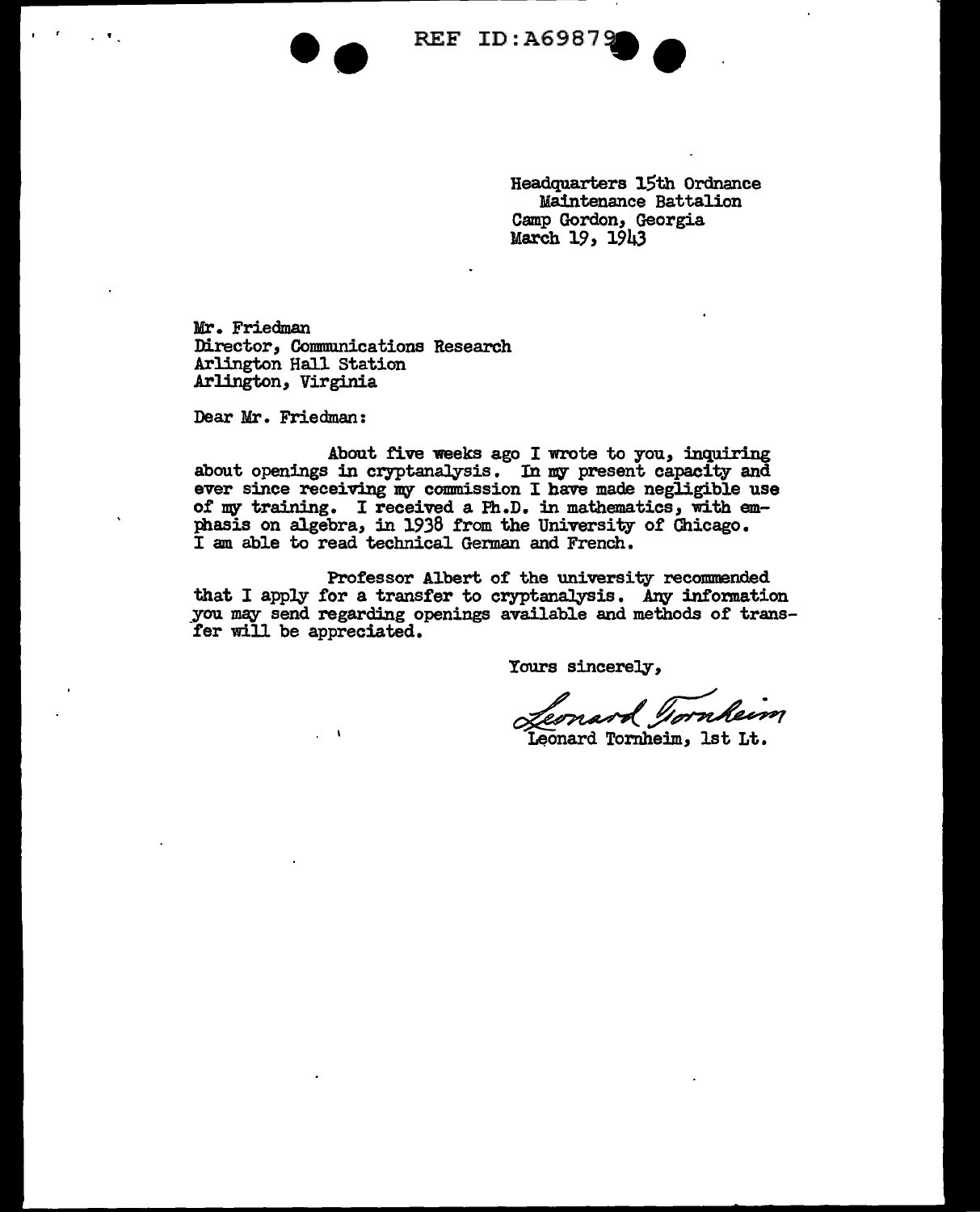

January 30, 1943

Profossor Adrian Albert Department of Mathematics The University of Chicago Chicago, Illinois

Dear Professor Albert:

I find that we did not send a questionnaire to Lieutenant Tornheim. Our personnel section did not notify me to that effect. The roason is that under present regulations we are not permitted to establish direct contact with anybody in the military service for the purpose of effecting a transfer. However, I see no reason why Lt. Tornheim should not, if he so desiros, initiate a request for transfer. There are normal channels for this sort of thing and all he has to do is to apply for transfor for duty at Arlington Hall Station.

**REF ID:A6987** 

I note what you say concerning your increased duties and the necessity for discontinuing your cryptanalytic studios. Sometime later you may find yourself in a position to complete Cryptanalysis IV.

With bost regards, I am

Sincerely yours,

William F. Friedran Director, Communications Ecsearch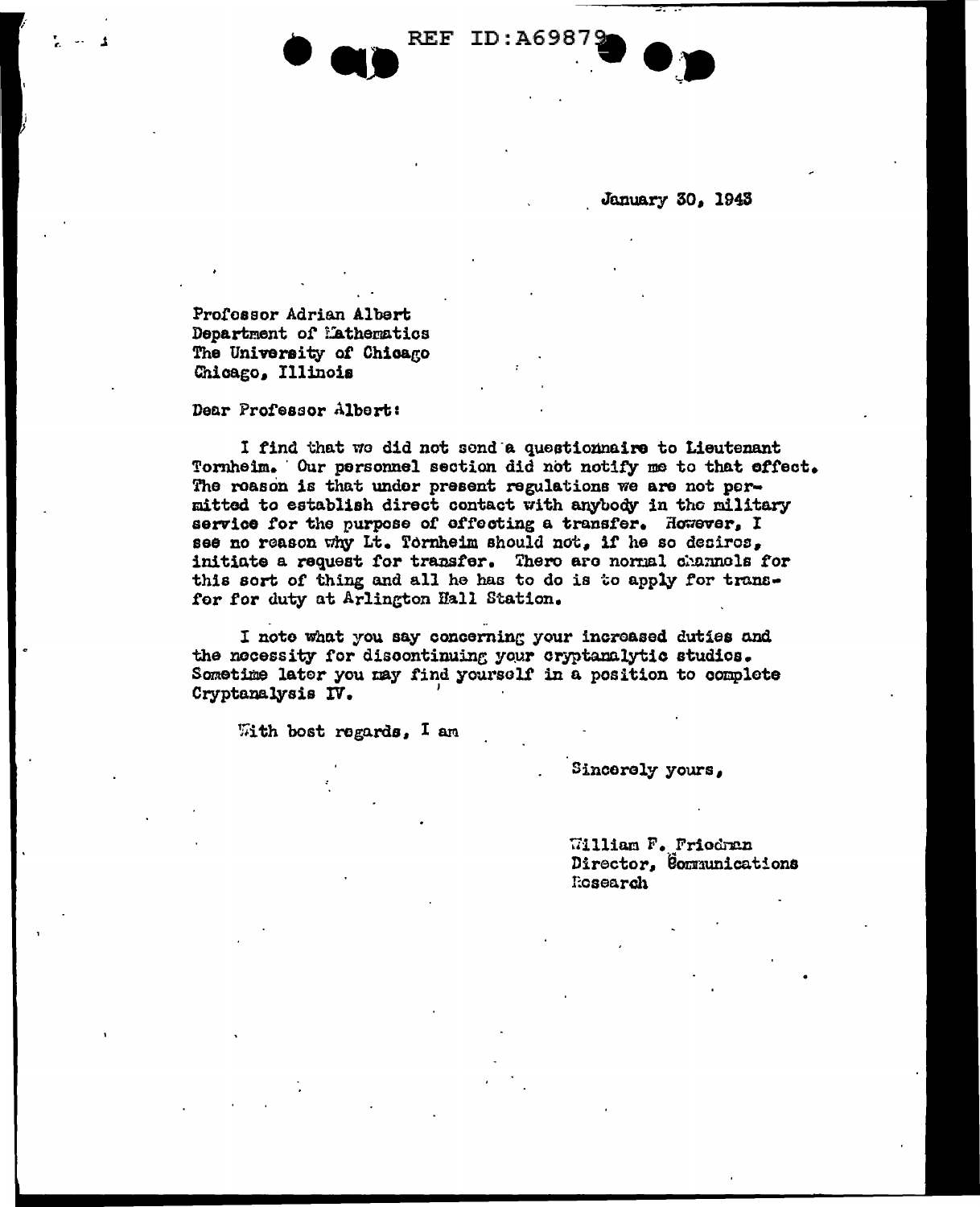REF ID:A6987 The University of Chicago

**EDenartment of Mathematics** 

January 21, 1943

**Maritimes** 

Mr. W. F. Freedman. Head Cryptanalyst. Har Department. Office of the Chief Signal Officer.

Dear Friedman:

In your letter of November 25, 1942 you stated that you were having a questionnaire sent to Fornheim. T. have just received a letter from him stating that he has<br>still not received the questionnaire. I hope that you will still consider the possibility of having him join your group. His present address is:

> Lieut. Leonard Fornheim, Headquarters and Headquarters Detachment. 15th Ordnance Maintenance Battalion. Camp Gordon, Georgia.

My teaching load here has been increased and it seems to me that I had better confine my efforts to work in mathematics. I have therefore discontinued my study of Cryptanalysis IV. By the way, we have been informed of the appointment of C.A. Rupp as a Captain with your group. I hope he makes a good cryptanalyst. He was never a mathematician.

Very cordially yours.

adrian albert

Adrian Albert

 $A/\eta h$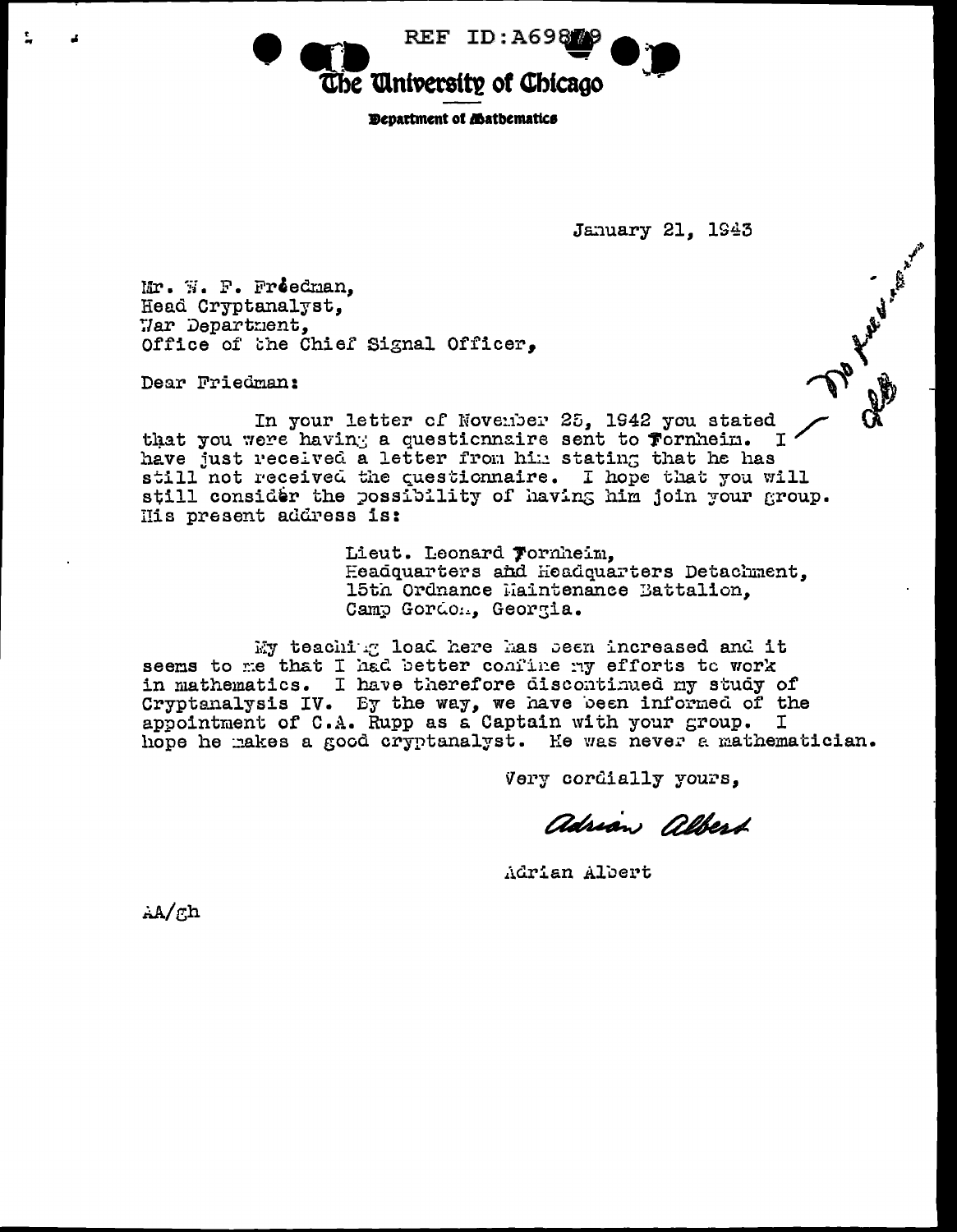## ROUTTREAD TON AGEE

 $11^{4^{3}}$  1750

 $(PAR.49.62 O.R.)$ 

Leonard Tornheim, 1st Lt., Ordinance Department **SUBJECT** Name Division<br>| or Branch, Number<br>action  $To-$ Memorandum and Date  $\mathbf{1}$ 1. Attention is called to the attached Mil. Pers. Thru letter dated February 13, 1943.  $\sqrt{ }$ <del>Gom, DIV</del> 2. It. Tornheim has unofficially communicated with this office expressing an interest and possible qualifications for assignment to cryptographic work. Inasmuch as additional information is needed before this service can decide on a recommendation for assignment, it is requested that a questionnaire be obtained from the subject W. Drury, Attached: Capt., SPSIS-1 Feb. 27, 1943 Ltr fr Lt. Leonard Tornheim  $2/13/13$ D 3129 68142 **Sig.Seturity** ı. Attached is a synopsis of qualifications **Division** of 1st Lt. Leonard Tornheim extracted from the records in the AGO. 2. It is not the policy of Military Per-OFFICER ייוס<br>יי sonnel Branch to communicate directly with personnel outside of the Signal Corps on matters  $\overline{\mathbf{g}}$  $\frac{1}{2}$ pertaining to reassignment. It is therefore suggested that if the services of Lt. Tornheim are desired in the Signal Corps that he be instructed to apply for the change thru channels. ds. RE **Incl-**D.Hodges,  $n/c$ Lt.Col., Added Ext. of off.qual. Sig.C., SPSMPS 1943 **MAR 14** 58 9. O. Mar.13,1943. 7,8,9,19,11,12,1,2,3.4 : 5 SEK 73744

 $\mathcal{L} = \mathcal{L}$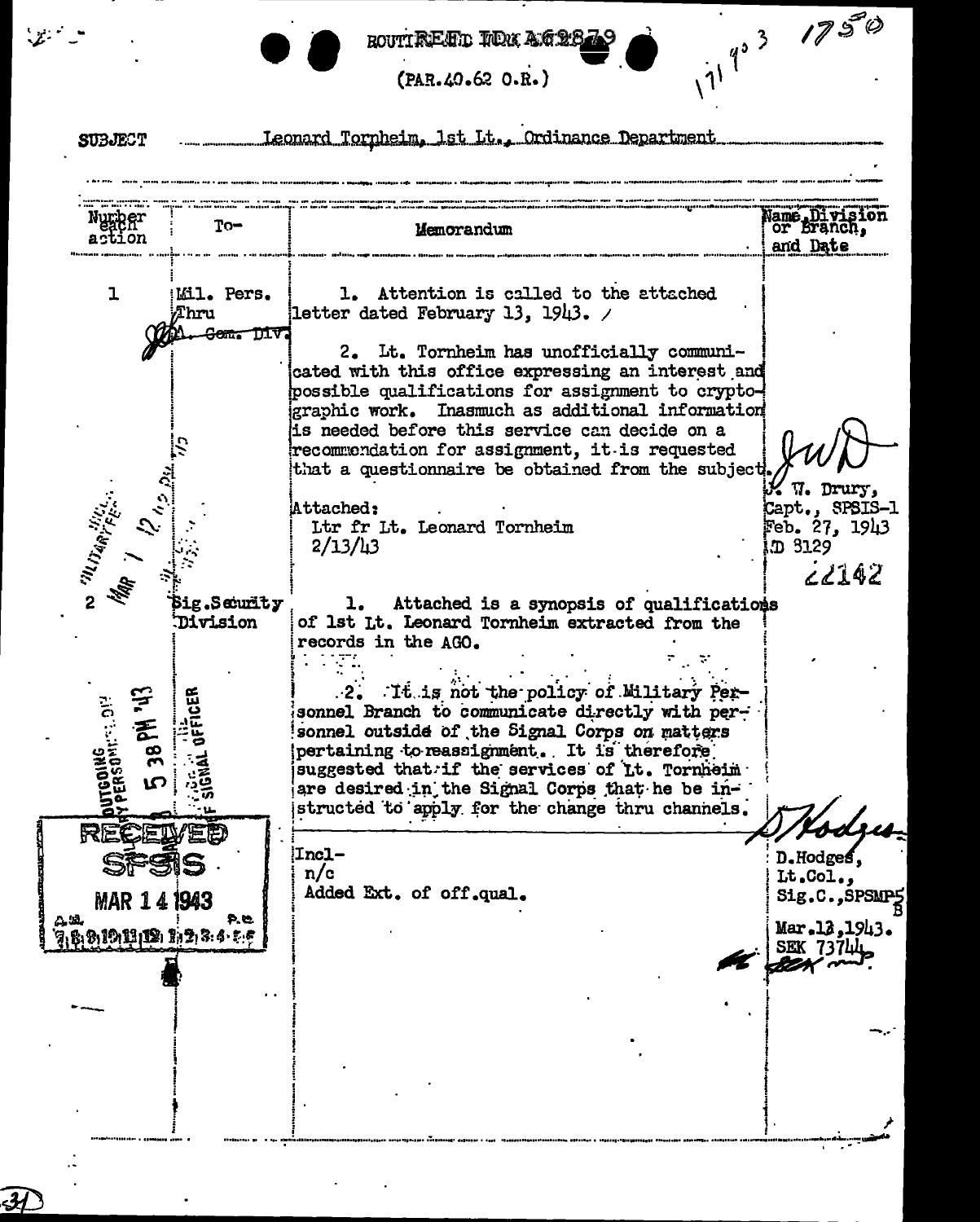

Headquarters, 15th Ord. Maint. Bn. Camp Gordon, Georgia February 13, 1943

Mr. Friedman Director, Cmmmmications Research Arlington Hall Station .Arlington, Virginia

Dear Mr. Friedman:

I have been informed by Professor A. *}..* • Albert of the University of Chicago that personnel are needed in cryptanalysis. I have a Ph.D. in mathematics, with emphasis on algebra, trom the University of Chicago, obtained in 1938. I am indeed anxious to find a position where my training and lmowledge can be applied, for that is certainly not the case in my present duty.

Will you please send me details about the qualifications desired, the type of training and the openings available, the procedures whereby transfer may be effected, and any other information you think will be helpful to me.

 $\ddot{\phantom{0}}$ 

Yours sincerely,

urs sincerely,<br>Remark Hornbern<br>Remard Tornheim<br>1st Lt., Ord. Dept.

.-